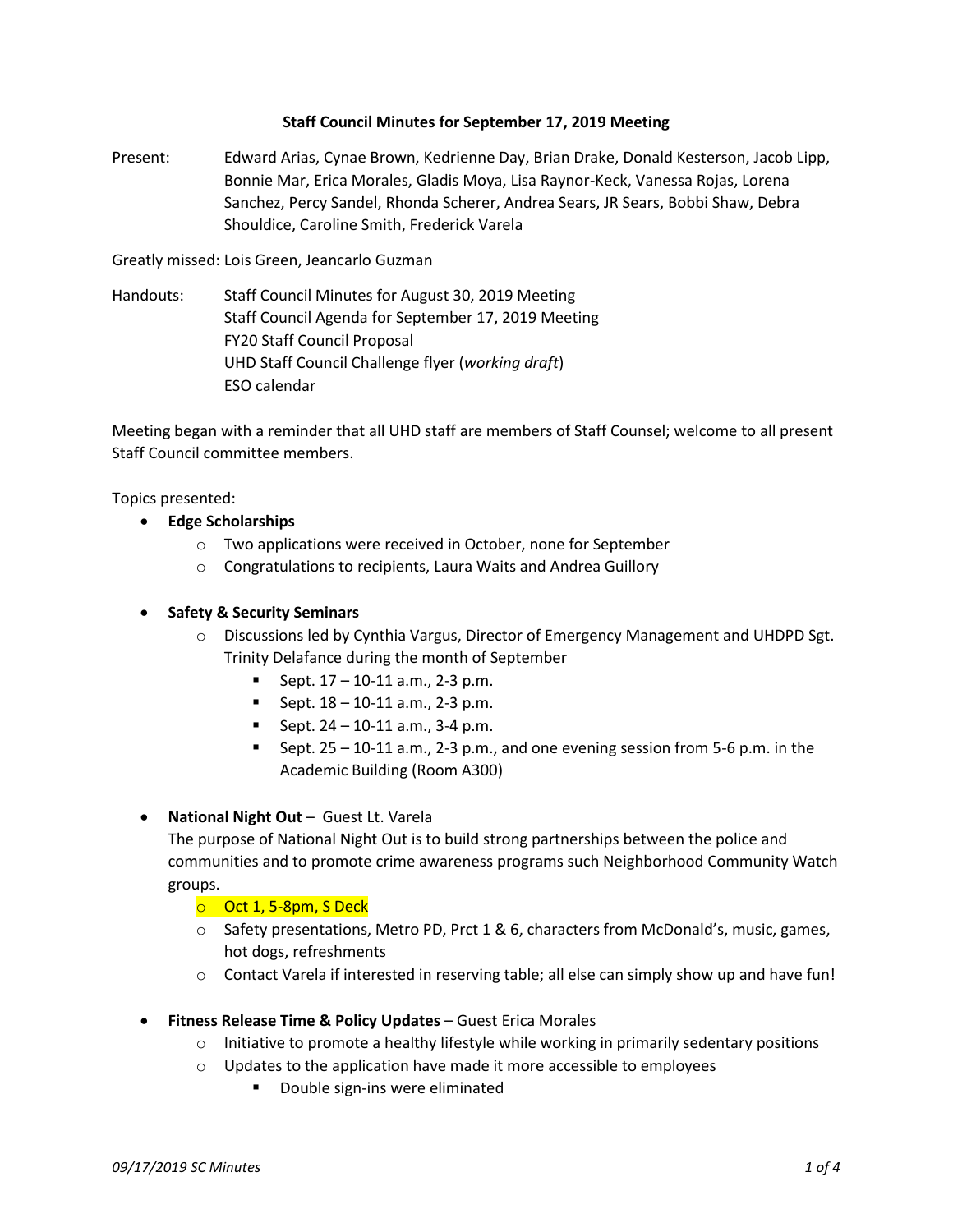- Section for 'other physical fitness activities on campus' included
- **Employees can now participate during probationary periods**
- o More have been signing up since new policies have taken place
- $\circ$  Those who participate have an opportunity to win a \$500 gift card
- $\circ$  Paperwork can be done weekly, as long as FRTs are submitted before end of pay period
- o ESO calendar provided and discussed
	- Wed, Sep 18, 1:00pm 2:30pm, TRS Visit (Teachers Retirement System of Texas-Representative)
	- Thu, Sep 19, 9:00am 4:00pm, TIAA Representative on Campus (Cameron Pettigrew or Mark Digiovanni)
	- Tue, Sep 24, 12:00pm 1:00pm, Saving for Millennials (Valic)
	- Wed, Sep 25, 2:00pm 4:00pm, Flu Clinic (Walgreens)
	- Thu, Sep 26, 10:00am 12:00pm, Flu Clinic (Walgreens)
	- Mon, Sep 30, 9:00am 4:00pm, Dream Retirement (Erik Daley)
- o Talent Development events announced
	- Wed, Sep 18, 9:00am 11:00am, Excel PivotTables and PivotCharts (Andrew Hannan)
	- Wed, Sep 25, 10:00am 11:00am, Service Excellence Part 1 (Customer Relations Management, Focus on Customer Service, and Communicates Effectively) (Brooke Lewis)
	- Thu, Sep 26, 2:00pm 3:00pm, Zoom (Andrew Hannan)

# **Homecoming**

- o Oct 14-19
- **o** Tailgatoring, Oct 19<sup>th</sup>
- o Staff Council office decorating contest a part
- o Staff Council bake sale will earn money for Edge Awards
- o Volunteers needed!
- Faculty Senate reached out to Staff Council, re: merit raise issue to see if we would like to get involved to offer support.
	- o 3 options
		- **Co-author resolution (change verbiage to ensure inclusivity)** 
			- *Voted – this option chosen*
		- **E** Informally endorse resolution
		- **E** Create own resolution and submit at same time
	- o Faculty Senate will discuss further in their meeting this afternoon
	- o Good discussion, re: equitable pay
- Rhonda Scherer to meet with Yvonne Montalbano on Monday, re: customer service and other initiatives
	- o Donnie reminded that Talent Development offers customer training development
	- $\circ$  Let Rhonda know by the end of the week if you have any topics you would like to discuss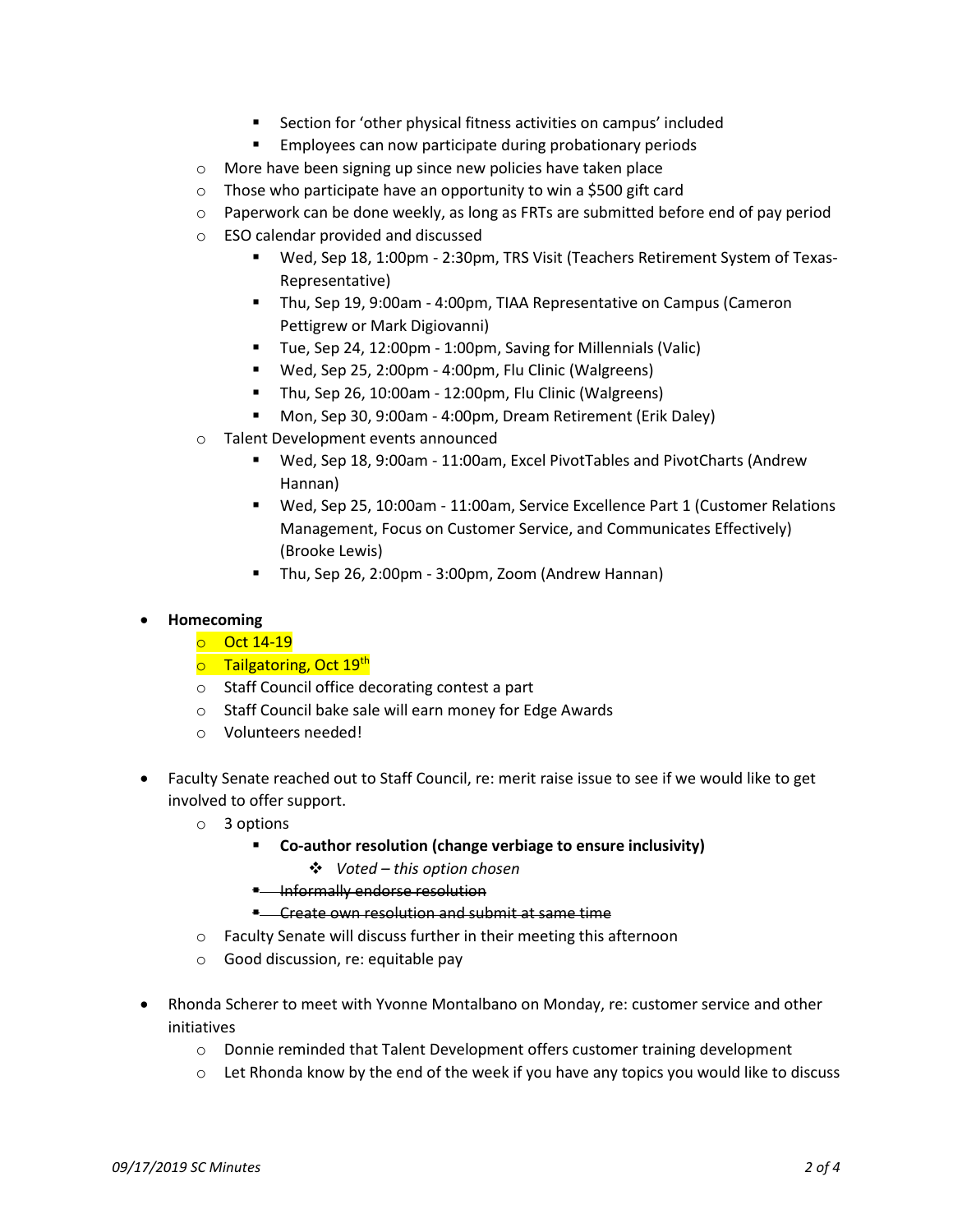- **Health Fair**
	- $\circ$  Nov 20<sup>th</sup>, 9am-1pm, A300
	- o Working with Houston Food Bank
	- o Free groceries to UHD students, faculty, and staff
	- o Students eligible to enter for great prizes
		- Held during Lent this semester Spiritual Wellness is important!
- Proposal (see handout) for Staff Council primary initiatives
	- o If we are going to do these things, we need volunteers…
	- $\circ$  Staff Council pledges to be more active, and encourage more to participate.

# **Staff Council Challenge - New**

Rhonda Scherer – Goosechase – scavenger hunt

1 – Staff Council Rep needed

**Staff Help Link - New**

Percy Sandel

# **Staff council Town Hall Meeting**

President / President Elect

# **Monthly ESO Blog Letter from Staff Council President - New**

President / President Elect working with Lisa Raynor-Keck

# **Events: Social, Continuing Education and Resources**

- *Staff Awards Committee* (4-6 volunteers needed)
	- o Caroline S., Debra S., Vanessa R., Donnie K., Lorena S., Erica M., Bobbi S.
- *Chili Cook off Committee* (4-6 volunteers needed)
	- o Andrea S., Vanessa R., Debra S., Lorena S., JR S., Gladis M.
- *Lunch and Learns* sponsored or cosponsored (1-2 volunteers needed) o Lisa R.
- *Holiday Decorating* (1 volunteer needed)
	- o Andrea S., Donnie K.
- *Homecoming* (1 volunteer needed)
	- o Debra S., Gladis M., Caroline S.
	- o Bobbi S. to fund wreath for Cake Walk, Debra S. to make wreath

#### Charges:

- Research take a child to work day Shyra
	- o Rhonda S. to follow up with Shyra
- Staff Awards scheduled for **June 11<sup>th</sup>** 
	- o Need to get meetings on the calendar
- Looking into ideas for Chili Cook off
	- o Note: Scheduled after Lent (voted on April)